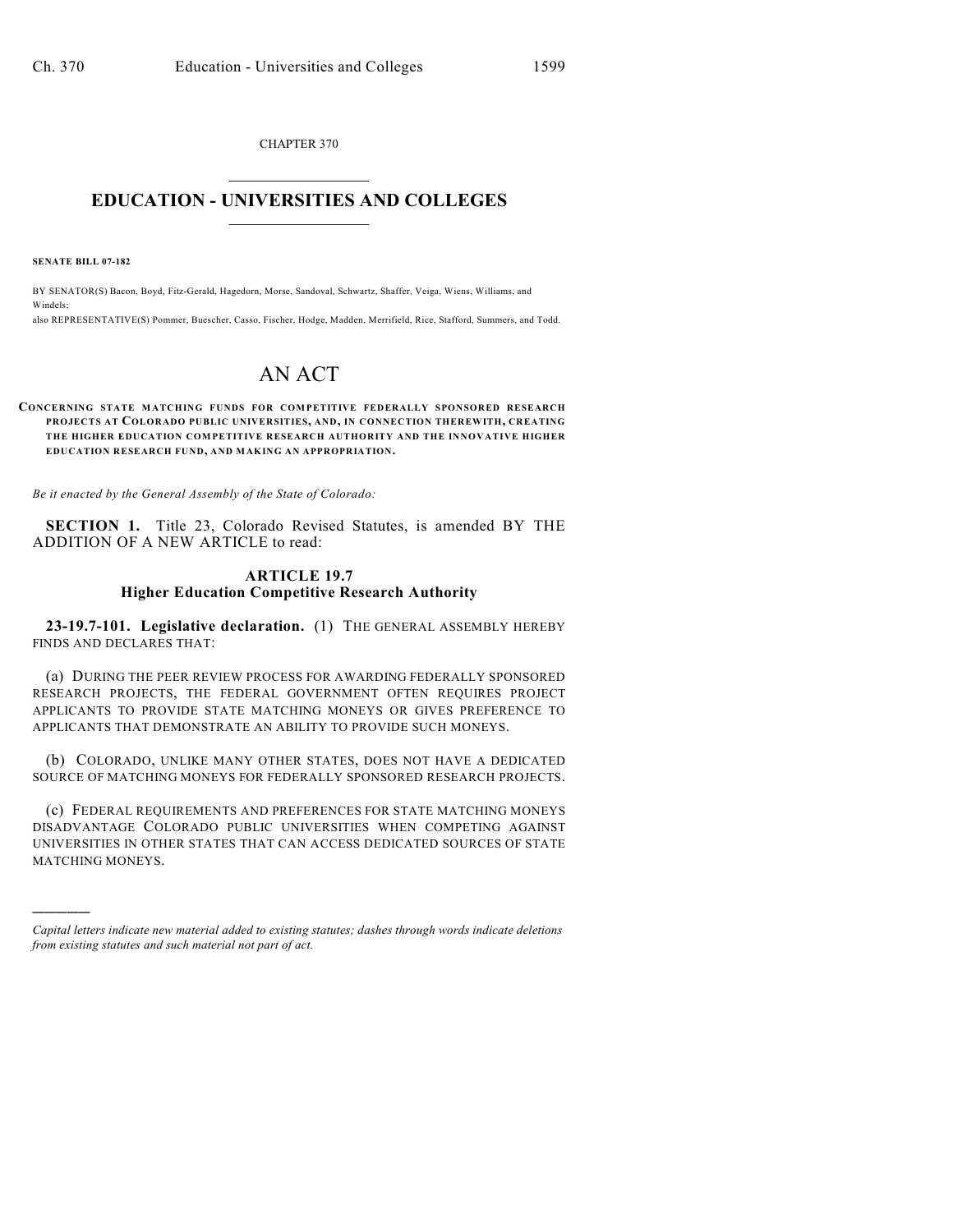(d) IT IS THEREFORE NECESSARY AND APPROPRIATE FOR THE STATE TO PROVIDE A DEDICATED SOURCE OF MATCHING MONEYS THAT WILL ALLOW COLORADO PUBLIC UNIVERSITIES TO COMPETE ON EQUAL FOOTING WITH OUT-OF-STATE UNIVERSITIES WHEN APPLYING FOR FEDERALLY SPONSORED RESEARCH PROJECTS AND TO CREATE AN AUTHORITY TO OVERSEE THE USE OF THE MATCHING MONEYS.

**23-19.7-102. Higher education competitive research authority - creation board of directors.** (1) THE HIGHER EDUCATION COMPETITIVE RESEARCH AUTHORITY, REFERRED TO IN THIS ARTICLE AS THE "AUTHORITY", IS HEREBY CREATED AS A BODY CORPORATE AND A POLITICAL SUBDIVISION OF THE STATE. THE AUTHORITY SHALL NOT BE AN AGENCY OF STATE GOVERNMENT AND, EXCEPT AS OTHERWISE PROVIDED IN THIS ARTICLE, SHALL NOT BE SUBJECT TO ADMINISTRATIVE DIRECTION BY ANY DEPARTMENT, COMMISSION, BOARD, BUREAU, OR AGENCY OF THE STATE.

(2) THE POWERS OF THE AUTHORITY SHALL BE VESTED IN A BOARD OF DIRECTORS, REFERRED TO IN THIS ARTICLE AS THE "BOARD". THE BOARD SHALL CONSIST OF ONE MEMBER APPOINTED BY THE GOVERNOR WITH THE CONSENT OF THE SENATE AND THE FOLLOWING FOUR EX OFFICIO MEMBERS: THE PRESIDENT OF THE UNIVERSITY OF COLORADO, THE PRESIDENT OF COLORADO STATE UNIVERSITY, THE PRESIDENT OF THE COLORADO SCHOOL OF MINES, AND THE PRESIDENT OF THE UNIVERSITY OF NORTHERN COLORADO. THE TERM OF THE APPOINTED MEMBER OF THE BOARD SHALL BE FOUR YEARS, AND THE APPOINTED MEMBER SHALL BE ELIGIBLE FOR REAPPOINTMENT. THE APPOINTED MEMBER SHALL HOLD OFFICE UNTIL A SUCCESSOR HAS BEEN APPOINTED AND THE SENATE HAS CONFIRMED THE APPOINTMENT. A VACANCY IN THE SEAT OF THE APPOINTED BOARD MEMBER OCCURRING OTHER THAN BY EXPIRATION OF TERM SHALL BE FILLED IN THE SAME MANNER AS THE ORIGINAL APPOINTMENT, BUT FOR THE UNEXPIRED TERM ONLY. THE APPOINTED MEMBER MAY BE REMOVED FROM OFFICE BY THE GOVERNOR FOR CAUSE, AFTER A PUBLIC HEARING, AND MAY BE SUSPENDED BY THE GOVERNOR PENDING THE COMPLETION OF THE HEARING.

(3) THE MEMBERS OF THE BOARD SHALL ELECT A CHAIR AND A VICE-CHAIR. THE MEMBERS OF THE BOARD SHALL ALSO ELECT A SECRETARY AND A TREASURER, WHO NEED NOT BE MEMBERS OF THE BOARD, AND MAY ELECT THE SAME PERSON TO SERVE AS BOTH SECRETARY AND TREASURER. THE POWERS OF THE BOARD MAY BE VESTED IN THE OFFICERS FROM TIME TO TIME. THREE MEMBERS OF THE BOARD SHALL CONSTITUTE A QUORUM. A VACANCY IN THE MEMBERSHIP OF THE BOARD SHALL NOT IMPAIR THE RIGHT OF A QUORUM OF THE MEMBERS TO EXERCISE ALL POWERS AND PERFORM ALL DUTIES OF THE BOARD PURSUANT TO SECTION 23-19.7-103.

(4) EACH MEMBER OF THE BOARD NOT OTHERWISE IN FULL-TIME EMPLOYMENT OF THE STATE SHALL RECEIVE PER DIEM COMPENSATION IN THE AMOUNT OF FIFTY DOLLARS FOR EACH DAY ACTUALLY AND NECESSARILY SPENT IN THE DISCHARGE OF OFFICIAL DUTIES, AND ALL MEMBERS SHALL RECEIVE TRAVELING AND OTHER NECESSARY EXPENSES ACTUALLY INCURRED IN THE PERFORMANCE OF OFFICIAL DUTIES.

**23-19.7-103. Higher education competitive research authority - powers and** duties. (1) EXCEPT AS OTHERWISE LIMITED BY THIS ARTICLE, THE AUTHORITY,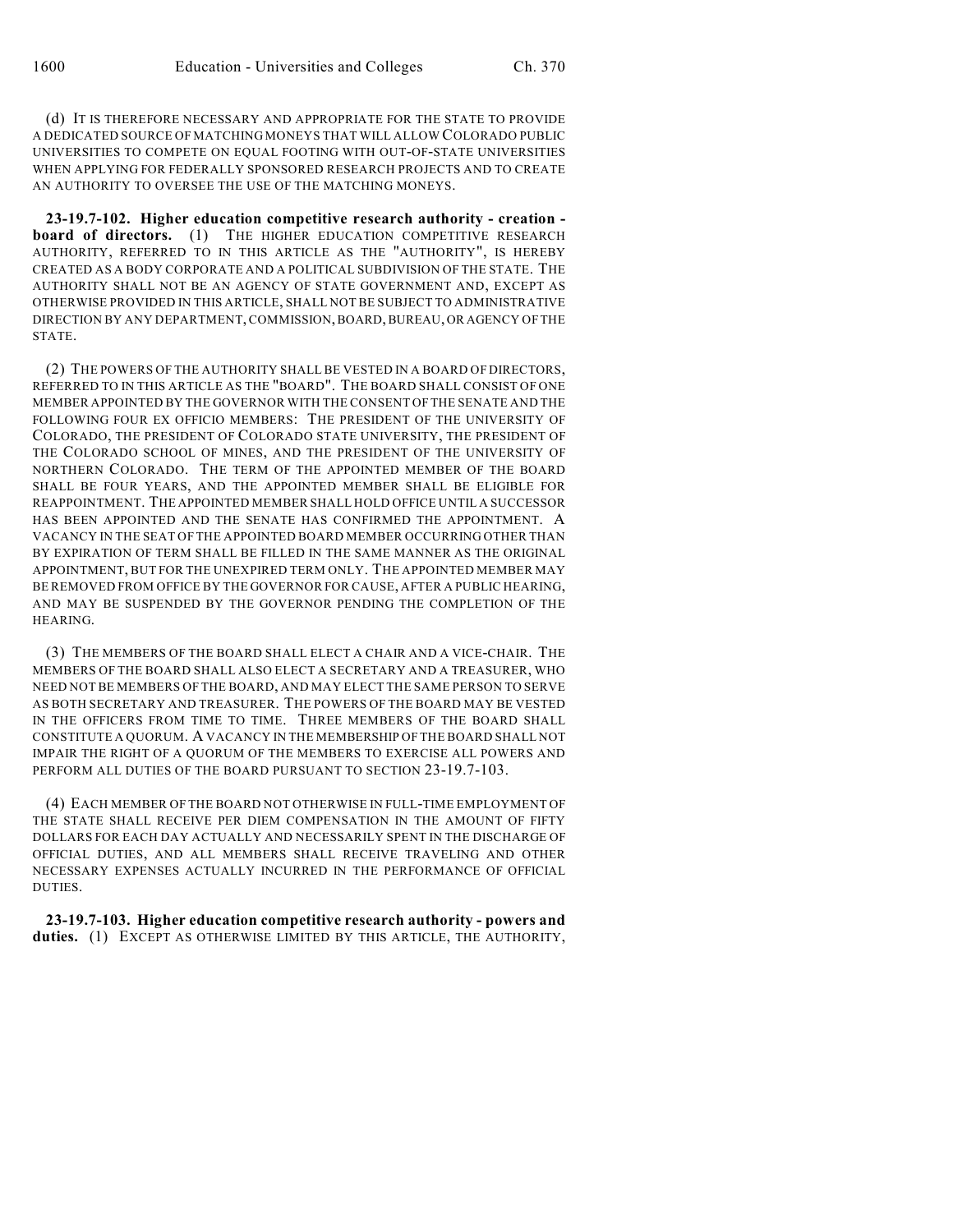ACTING THROUGH THE BOARD, HAS THE POWER:

(a) TO HAVE THE DUTIES, PRIVILEGES, IMMUNITIES, RIGHTS, LIABILITIES, AND DISABILITIES OF A BODY CORPORATE AND POLITICAL SUBDIVISION OF THE STATE;

(b) TO SUE AND BE SUED;

(c) TO HAVE AN OFFICIAL SEAL AND TO ALTER THE SAME AT THE BOARD'S PLEASURE;

(d) TO MAKE AND ALTER BYLAWS FOR ITS ORGANIZATION AND INTERNAL MANAGEMENT AND FOR THE CONDUCT OF ITS AFFAIRS AND BUSINESS;

(e) TO MAINTAIN AN OFFICE AT SUCH PLACE OR PLACES WITHIN THE STATE AS IT MAY DETERMINE;

(f) TO ACQUIRE, HOLD, USE, AND DISPOSE OF ITS MONEYS;

(g) TO MAKE AND ENTER INTO ALL CONTRACTS, LEASES, AND AGREEMENTS THAT ARE NECESSARY OR INCIDENTAL TO THE PERFORMANCE OF ITS DUTIES AND THE EXERCISE OF ITS POWERS UNDER THIS ARTICLE;

(h) TO DEPOSIT ANY MONEYS OF THE AUTHORITY IN ANY BANKING INSTITUTION WITHIN OR OUTSIDE THE STATE;

(i) TO FIX THE TIME AND PLACE OR PLACES AT WHICH ITS REGULAR AND SPECIAL MEETINGS ARE TO BE HELD;

(j) TO ACCEPT GIFTS, GRANTS, AND DONATIONS; AND

(k) TO DO ALL THINGS NECESSARY OR CONVENIENT TO CARRY OUT ITS PURPOSES AND EXERCISE THE POWERS GRANTED IN THIS ARTICLE.

(2) THE AUTHORITY SHALL DIRECT THE ALLOCATION OF MONEYS IN THE INNOVATIVE HIGHER EDUCATION RESEARCH FUND CREATED IN SECTION 23-19.7-104 TO THE EXTENT REQUIRED, AS DETERMINED BY THE BOARD, TO PROVIDE MATCHING FUNDS FOR ONE OR MORE PROPOSALS OF PUBLIC INSTITUTIONS OF HIGHER EDUCATION IN COLORADO FOR FEDERAL RESEARCH FUNDING.

(3) NOTWITHSTANDING THE PROVISIONS OF SECTION 24-1-136 (11) (a) (I),C.R.S., ON OR BEFORE MARCH 1, 2008, AND ON OR BEFORE MARCH 1 OF EACH YEAR THEREAFTER, THE AUTHORITY SHALL SUBMIT A REPORT TO THE EDUCATION COMMITTEES OF THE HOUSE OF REPRESENTATIVES AND THE SENATE, OR ANY SUCCESSOR COMMITTEES, THAT DESCRIBES THE RESEARCH PROJECTS THAT RECEIVED FUNDING UNDER THIS ARTICLE DURING THE PRECEDING CALENDAR YEAR. AT A MINIMUM, THE REPORT SHALL SPECIFY THE FOLLOWING INFORMATION WITH REGARD TO EACH PROJECT:

(a) A DESCRIPTION OF THE PROJECT, THE PRINCIPAL PERSONS OR ENTITIES INVOLVED IN THE PROJECT, AND THE AMOUNT OF FUNDING ALLOCATED TO EACH PRINCIPAL PERSON OR ENTITY;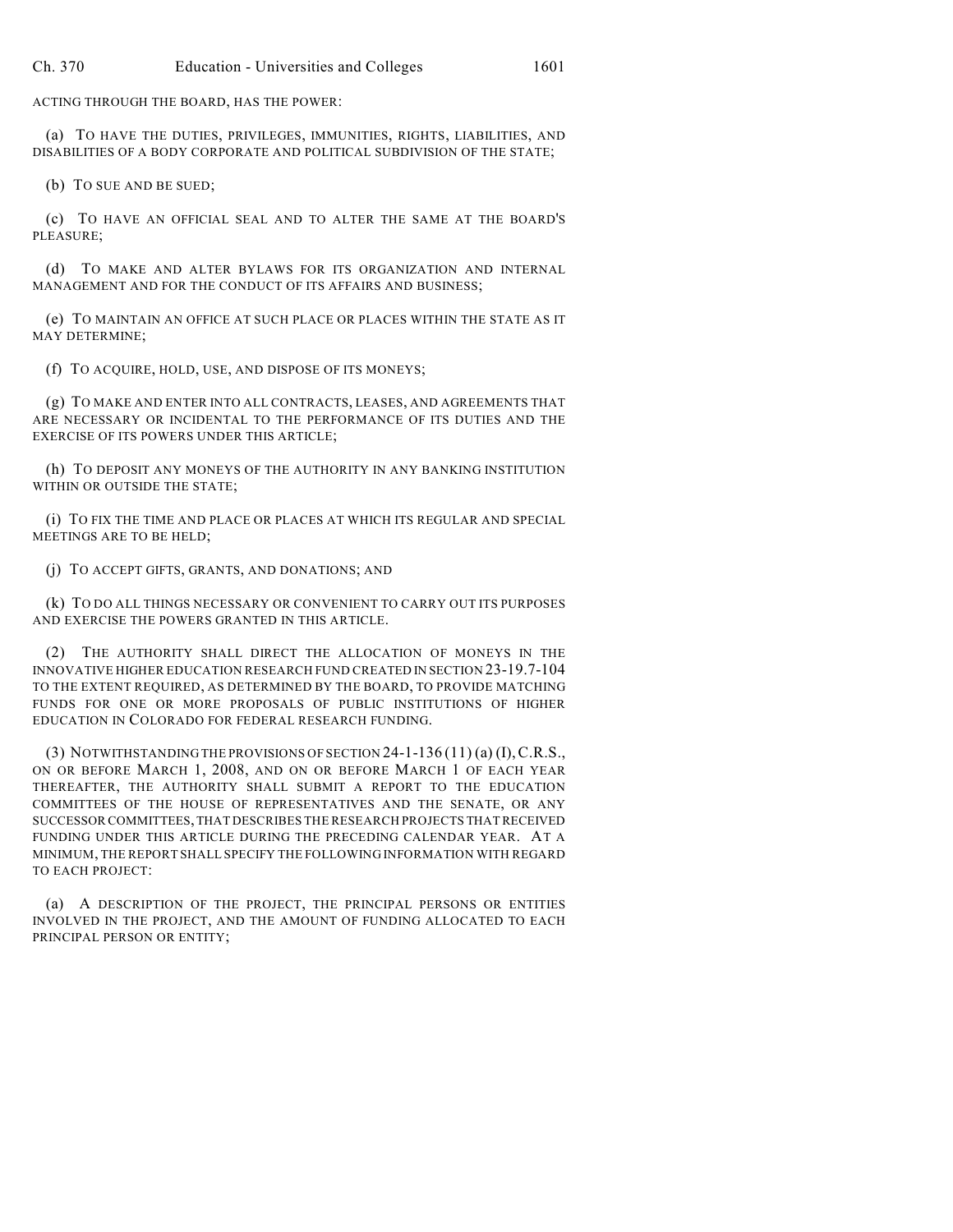(b) THE MANNER IN WHICH EACH PRINCIPAL PERSON OR ENTITY APPLIED THE FUNDING IN CONNECTION WITH THE PROJECT; AND

(c) THE RESULTS ACHIEVED BY THE PROJECT.

**23-19.7-104. Innovative higher education research fund - funding.** THERE IS HEREBY CREATED IN THE STATE TREASURY THE INNOVATIVE HIGHER EDUCATION RESEARCH FUND, WHICH SHALL CONSIST OF MONEYS TRANSFERRED TO THE RESEARCH FUND FROM THE WASTE TIRE RECYCLING DEVELOPMENT CASH FUND CREATED IN SECTION 25-17-202 (3)(a),C.R.S., PURSUANT TO SECTION 25-17-202 (3) (b) (III), C.R.S., AND THE ADVANCED TECHNOLOGY FUND CREATED IN SECTION 25-16.5-105 (2) (a),C.R.S., PURSUANT TO SECTION 25-16.5-105 (2) (f),C.R.S., ANY MONEYS THAT THE GENERAL ASSEMBLY MAY APPROPRIATE TO THE RESEARCH FUND, ANY MONEYS RECEIVED PURSUANT TO SECTION 23-19.7-103 (1) (j), AND ALL INCOME AND INTEREST DERIVED FROM THE DEPOSIT AND INVESTMENT OF MONEYS IN THE RESEARCH FUND. MONEYS IN THE RESEARCH FUND SHALL BE SUBJECT TO ANNUAL APPROPRIATION BY THE GENERAL ASSEMBLY FOR THE DIRECT AND INDIRECT COSTS ASSOCIATED WITH THE IMPLEMENTATION OF THIS ARTICLE. UNEXPENDED AND UNENCUMBERED MONEYS REMAINING IN THE RESEARCH FUND AT THE END OF ANY FISCAL YEAR SHALL REMAIN IN THE RESEARCH FUND AND SHALL NOT BE CREDITED OR TRANSFERRED TO THE GENERAL FUND OR ANY OTHER FUND.

**SECTION 2.** 25-16.5-105 (1), Colorado Revised Statutes, is amended BY THE ADDITION OF A NEW PARAGRAPH to read:

**25-16.5-105. Powers and duties of the advisory board - advanced technology fund.** (1) The advisory board shall have the following powers and duties:

(j.5) TO RECEIVE AND EXPEND GIFTS, GRANTS, AND BEQUESTS FROM ANY SOURCE, PUBLIC OR PRIVATE, SPECIFICALLY INCLUDING STATE AND FEDERAL MONEYS AND OTHER AVAILABLE MONEYS, TO PROVIDE RESEARCH FUNDING AND TECHNOLOGY TRANSFER CAPITAL FROM THE ADVANCED TECHNOLOGY FUND PURSUANT TO PARAGRAPH (b) OF SUBSECTION (2) OF THIS SECTION.

**SECTION 3.** 25-16.5-105, Colorado Revised Statutes, is amended BY THE ADDITION OF A NEW SUBSECTION CONTAINING RELOCATED PROVISIONS, WITH AMENDMENTS, to read:

**25-16.5-105. [Formerly 23-1-106.5 (9)] Powers and duties of the advisory board - advanced technology fund.** (2) (a) There is hereby created in the state treasury the advanced technology fund. The fund shall consist of moneys transferred thereto pursuant to section 25-17-202 (3), C.R.S., any moneys available to the commission BOARD pursuant to subsection  $(4)$  PARAGRAPH  $(j.5)$  OF SUBSECTION  $(1)$  of this section that the commission BOARD transmits to the state treasurer to be credited to the fund, and any moneys appropriated to the fund by the general assembly. All interest derived from the deposit and investment of moneys in the fund shall be credited to the fund. The moneys in the fund are hereby continuously appropriated to the commission BOARD for the purposes specified in paragraph (b) of this subsection  $(9)$  SUBSECTION (2).

(b) The commission BOARD shall expend moneys in the advanced technology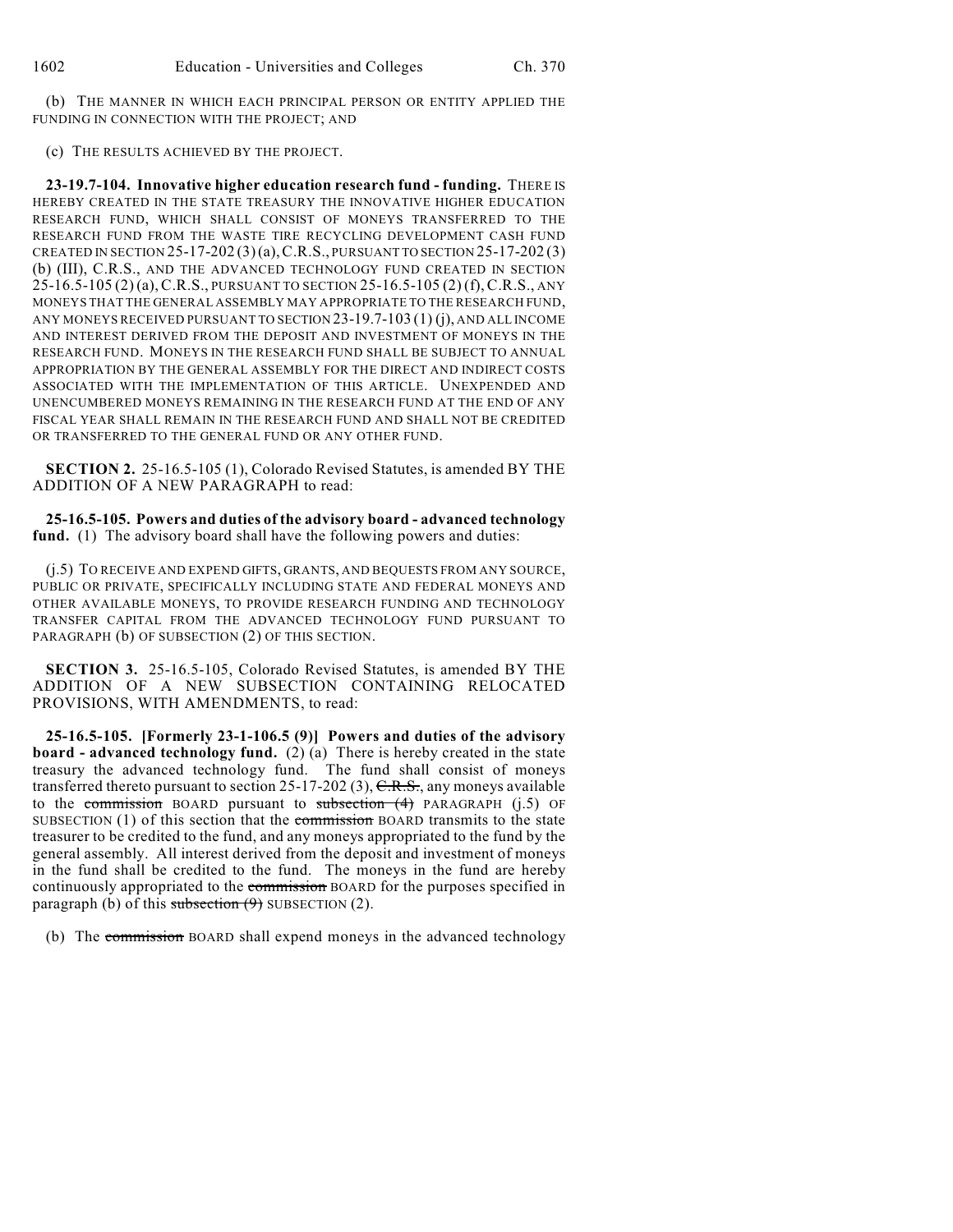fund to finance research, development, and technology transfer with regard to waste diversion and recycling strategies or environmental alternatives by providing research funding and technology transfer capital to individuals or public or private entities seeking to develop or implement waste diversion or recycling projects for materials or products of any kind, strategies pertaining to waste tires, including RESEARCH REGARDING the use of waste tires for noise mitigation along state highways as prioritized by the department of transportation pursuant to section 43-2-402 (5) (b), C.R.S., or environmental, research, development, and technology transfer programs in the state for materials and products of any kind THAT WILL INCREASE OR IMPROVE RECYCLING TECHNIQUES AND TECHNOLOGY OR CREATE MARKETABLE USES FOR DISCARDED MATERIALS, INCLUDING STRATEGIES PERTAINING TO WASTE TIRES, AND ADDRESS PROBLEMS CAUSED BY INAPPROPRIATE DISPOSAL OF SOLID WASTE MATERIALS, INCLUDING WASTE TIRE STOCKPILES, MAKING USE WHERE POSSIBLE OF THE RESEARCH CAPACITIES OF COLORADO INSTITUTIONS OF HIGHER EDUCATION. GRANT AWARDS SHALL BE MADE, AND THE CRITERIA FOR AWARDING GRANTS SHALL BE DEVELOPED IN CONSULTATION WITH THE POLLUTION PREVENTION ADVISORY BOARD ASSISTANCE COMMITTEE CREATED IN SECTION 25-16.5-105.5 (2), ENACTED BY HOUSE BILL 07-1288, ENACTED AT THE FIRST REGULAR SESSION OF THE SIXTY-SIXTH GENERAL ASSEMBLY. The commission BOARD, IN CONSULTATION WITH THE COMMITTEE shall adopt a policy for the expenditure of such moneys, which shall contain priorities and the criteria for providing research funding and technology transfer.

### (c) (Deleted by amendment, L. 2006, p. 175, § 5, effective July 1, 2006.)

 $(d)$  (c) NOTWITHSTANDING THE PROVISIONS OF SECTION 24-1-136 (11), C.R.S., the commission BOARD shall biennially report to the general assembly about the status of financing the efforts described in paragraphs (b) and (c) of this subsection  $(9)$ PARAGRAPH (b) OF THIS SUBSECTION (2), including an assessment of the activities of individuals or entities receiving grants from the ADVANCED TECHNOLOGY fund.

 $\overline{e}$  (d) Notwithstanding any provision of this subsection  $\overline{e}$ ) SUBSECTION (2) to the contrary, on March 5, 2003, the state treasurer shall deduct eight hundred eighty-six thousand one hundred eighty-nine dollars and fifty-one cents from the advanced technology fund and transfer such sum to the general fund.

(e) NOTWITHSTANDING ANY OTHER PROVISION OF THIS SUBSECTION (2), ON THE EFFECTIVE DATE OF THIS PARAGRAPH (e), THE STATE TREASURER SHALL TRANSFER FORTY PERCENT OF THE UNENCUMBERED BALANCE OF THE ADVANCED TECHNOLOGY FUND TO THE INNOVATIVE HIGHER EDUCATION RESEARCH FUND CREATED IN SECTION 23-19.7-104, C.R.S.

**SECTION 4.** 25-17-202 (3) (b) (II) (A), Colorado Revised Statutes, is amended, and the said  $25-17-202(3)(b)$  is further amended BY THE ADDITION OF A NEW SUBPARAGRAPH, to read:

**25-17-202. Waste tire recycling development fee - cash fund created - repeal.** (3) (b) On and after July 1, 2000, the remaining moneys in the fund shall be subject to annual appropriation or transfer by the general assembly as follows:

 $(II)$  (A) BEFORE JULY 1, 2007, the remaining funds MONEYS shall be transferred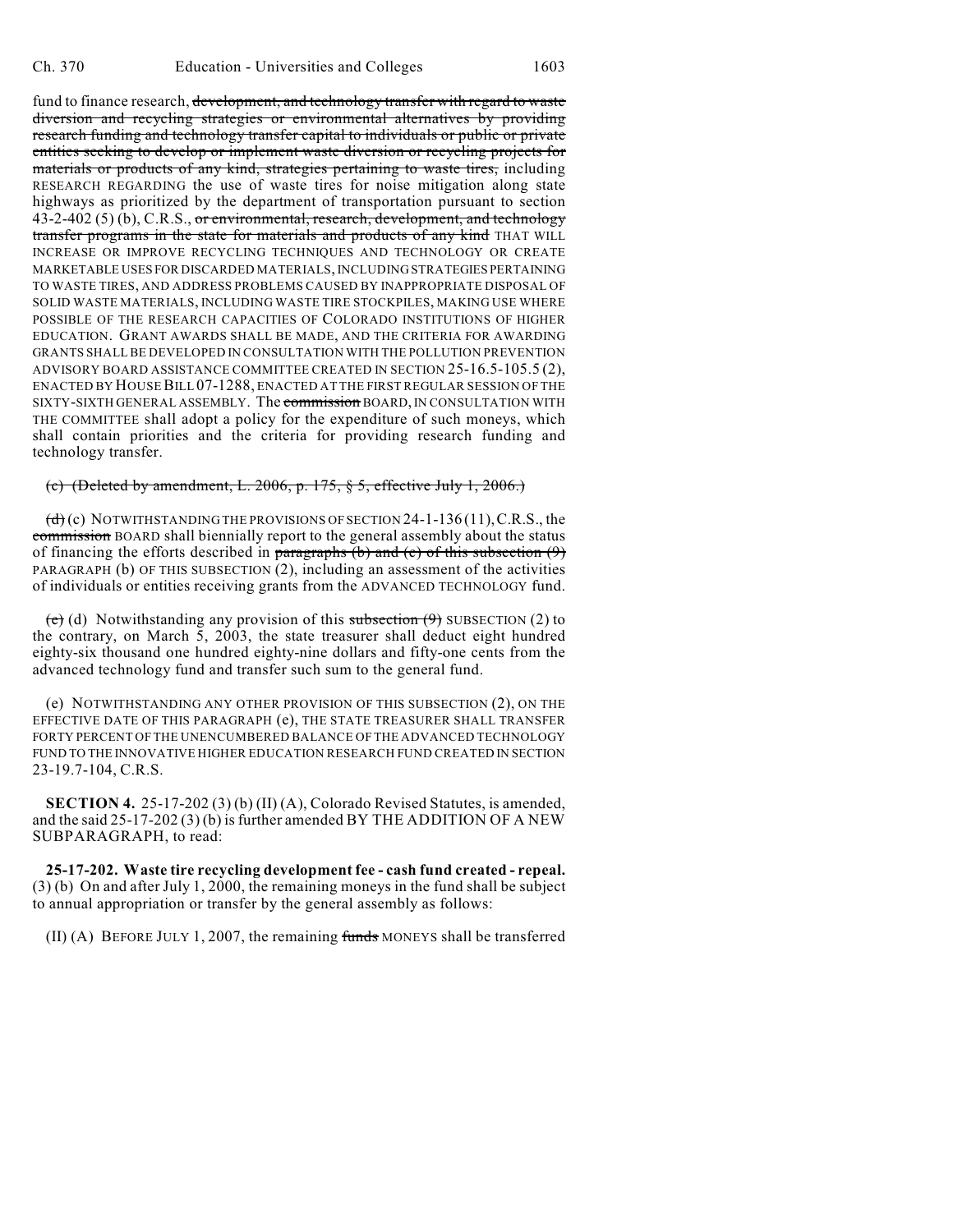to the advanced technology fund on a quarterly basis, for the purposes described in section  $23-1-106.5$  (9), C.R.S. SECTION 25-16.5-105 (2). The transfer of funds MONEYS shall be made on June 1, 2001, and at the end of each quarter of each successive fiscal year. Such additional transfers as may be necessary to bring the waste tire recycling development cash fund into compliance with the limit on uncommitted cash fund reserves, as specified in section 24-75-402, C.R.S., may also be made during the fiscal year.

(III) ON AND AFTER JULY 1, 2007, SIXTY PERCENT OF THE REMAINING MONEYS SHALL BE TRANSFERRED TO THE ADVANCED TECHNOLOGY FUND CREATED IN SECTION 25-16.5-106.5 (2) (a) ON A QUARTERLY BASIS FOR THE PURPOSES SPECIFIED IN SECTION 25-16.5-106.5 (2) (b). THE OTHER FORTY PERCENT OF THE REMAINING MONEYS SHALL BE TRANSFERRED TO THE INNOVATIVE HIGHER EDUCATION RESEARCH FUND CREATED IN SECTION 23-19.7-104, C.R.S., ON A QUARTERLY BASIS FOR THE PURPOSES SPECIFIED IN SECTIONS 23-19.7-103 (2) AND 23-19.7-104, C.R.S. TRANSFERS OF MONEYS SHALL BE MADE AT THE END OF EACH QUARTER. SUCH ADDITIONAL TRANSFERS AS MAY BE NECESSARY TO BRING THE WASTE TIRE RECYCLING DEVELOPMENT CASH FUND INTO COMPLIANCE WITH THE LIMIT ON UNCOMMITTED CASH FUND RESERVES, AS SPECIFIED IN SECTION 24-75-402, C.R.S., MAY ALSO BE MADE DURING THE FISCAL YEAR.

**SECTION 5. Repeal of provisions being relocated in this act.** 23-1-106.5 (9), Colorado Revised Statutes, is repealed.

**SECTION 6. Appropriation - anticipated transfer.** (1) In addition to any other appropriation, there is hereby appropriated, out of any moneys in the innovative higher education research fund created in section 23-19.7-104, Colorado Revised Statutes, for the fiscal year beginning July 1, 2007, the sum of nine hundred one thousand eight hundred fifty-four dollars (\$901,854), or so much thereof as may be necessary, to the department of higher education, for distribution to the higher education competitive research authority, for the implementation of this act.

(2) The general assembly anticipates that, for the fiscal year beginning July 1, 2007, the sum of four hundred ninety-five thousand dollars (\$495,000) shall be transferred from the waste tire recycling development cash fund created in section 25-17-202, Colorado Revised Statutes, to the advanced technology fund created in section 23-16.5-105, Colorado Revised Statutes, and shall be available for expenditure by the department of public health and environment, for the implementation of this act. Moneys in the advanced technology fund are continuously appropriated to the department of public health and environment pursuant to section 25-16.5-105, Colorado Revised Statutes.

**SECTION 7.** Part VI (2) (C) and the affected totals of section 2 of Senate Bill 07-239, enacted at the First Regular Session of the Sixty-sixth General Assembly, are amended to read: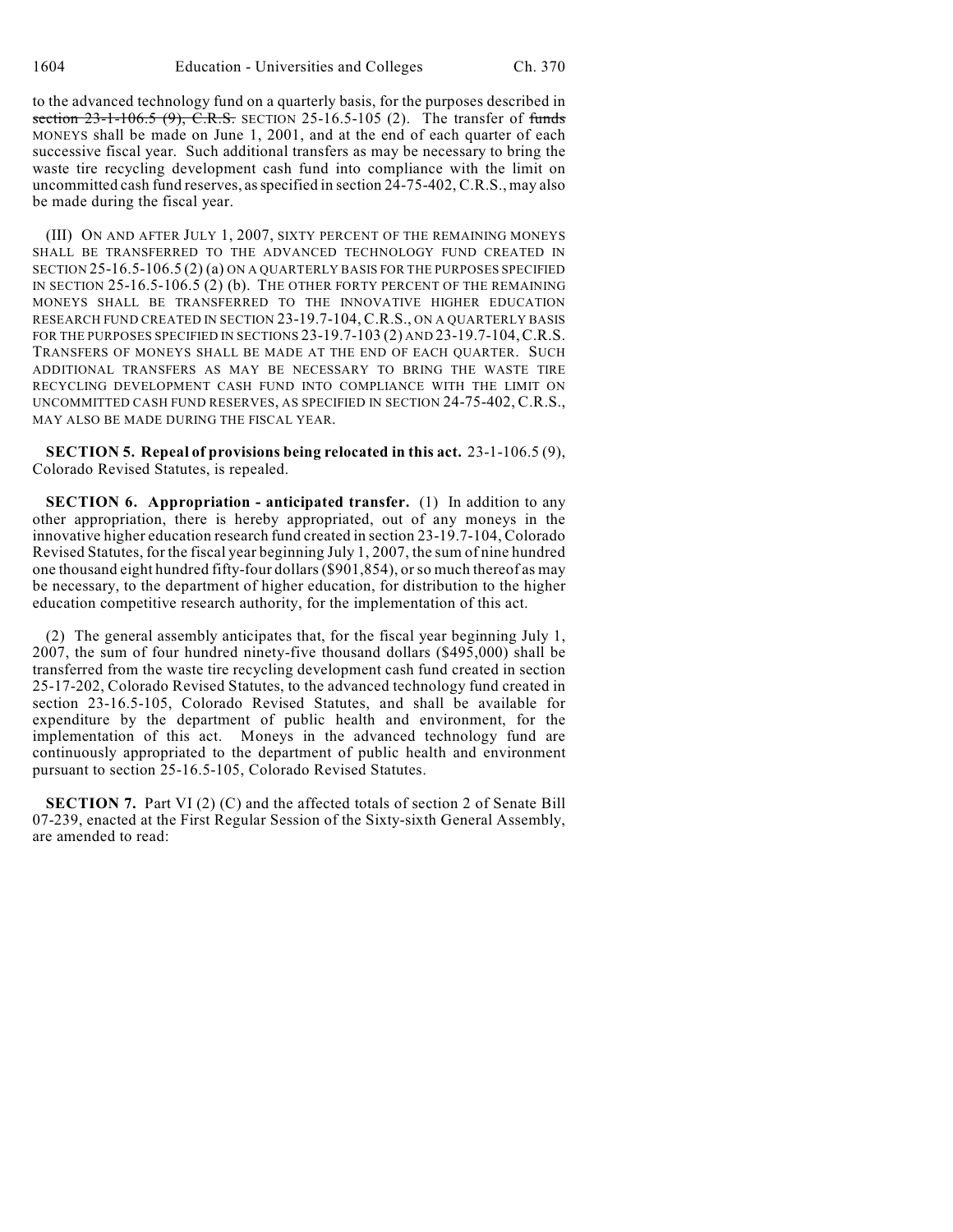|                 |       |                | APPROPRIATION FROM |              |               |                |  |  |
|-----------------|-------|----------------|--------------------|--------------|---------------|----------------|--|--|
| ITEM &          | TOTAL | <b>GENERAL</b> | <b>GENERAL</b>     | <b>CASH</b>  | <b>CASH</b>   | <b>FEDERAL</b> |  |  |
| <b>SUBTOTAL</b> |       | <b>FUND</b>    | <b>FUND</b>        | <b>FUNDS</b> | <b>FUNDS</b>  | <b>FUNDS</b>   |  |  |
|                 |       |                | <b>EXEMPT</b>      |              | <b>EXEMPT</b> |                |  |  |
|                 |       |                |                    |              |               |                |  |  |

#### **PART VI DEPARTMENT OF HIGHER EDUCATION**

#### **(2) COLORADO COMMISSION ON HIGHER EDUCATION**

| (C) Special Purpose               |            |                            |
|-----------------------------------|------------|----------------------------|
| Western Interstate Commission     |            |                            |
| for Higher Education (WICHE)      | 116,000    | $116,000(T)^{a}$           |
| WICHE - Optometry                 | 399,000    | $399,000(T)^{a}$           |
| <b>Advanced Technology Grants</b> | 825,000    | $825,000($ T) <sup>*</sup> |
| Veterinary School Program         |            |                            |
| Needs                             | 285,000    | $285,000^{\circ}$          |
| Enrollment/Tuition and Stipend    |            |                            |
| Contingency <sup>42</sup>         | 20,000,000 | $20,000,000$ <sup>d</sup>  |
|                                   | 21,625,000 |                            |
|                                   | 20,800,000 |                            |
|                                   |            |                            |

43,366,000 42,541,000

<sup>a</sup> These amounts shall be from statewide and departmental indirect cost recoveries.

<sup>\*</sup> This amount shall be from Waste Tire Recycling Development Cash Fund moneys deposited in the Advanced Technology Fund, and it is shown for informational purposes only, since moneys in the Advanced Technology Fund are continuously appropriated pursuant to Section 23-1-106.5 (9), C.R.S.

Ch. 370 Education - Universities and Colleges 1605